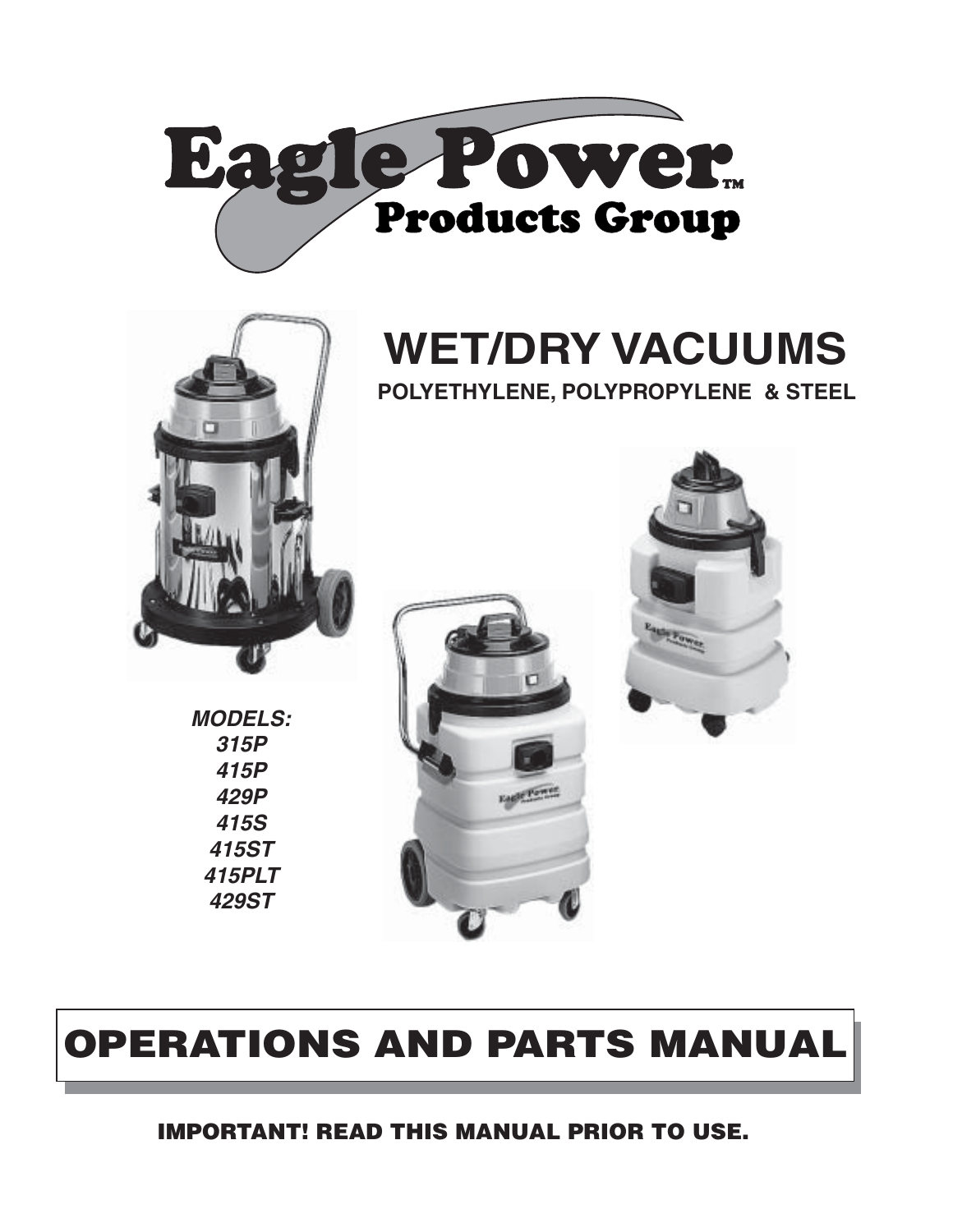## **TABLE OF CONTENTS**

## **Page No.**

| Daily Maintenance 5                    |
|----------------------------------------|
|                                        |
| Servicing the Filter and Vac Motor 6-7 |
|                                        |
|                                        |
|                                        |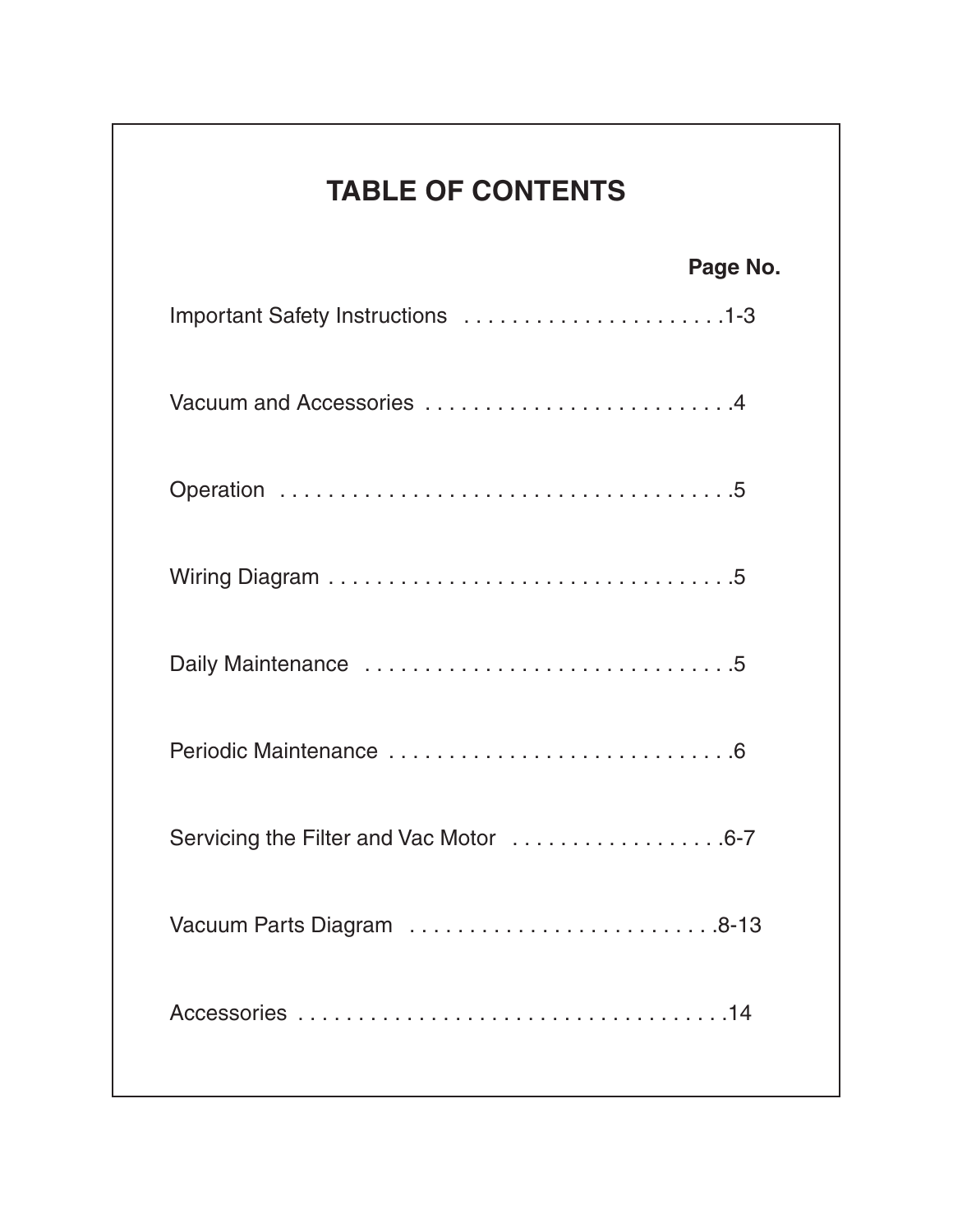## **IMPORTANT SAFETY INSTRUCTIONS**

When using an electrical appliance, basic precaution must always be followed, including the following:

## **READ ALL INSTRUCTIONS BEFORE USING THIS MACHINE.**

This machine is for commercial use.

## **WARNING**



**DANGER:** Failure to read and observe all DANGER statements could result in severe bodily injury or death. Read and observe all DANGER statements found in your Owner's Manual and on your machine.



<u>!</u>

**WARNING:** Failure to read and observe all WARNING statements could result in injury to you or to other personnel; property damage could occur as well. Read and observe all WARNING statements found in your Owner's Manual and on your machine.

**CAUTION:** Failure to read and observe all CAUTION statements could result in damage to the machine or to other property. Read and observe all CAUTION statements found in your Owner's Manual and on your machine.



**DANGER:** Failure to read the Owner's Manual prior to operating or attempting any service or maintenance procedure to your machine could result in injury to you or to other personnel; damage to the machine or to other property could occur as well. You must have training in the operation of this machine before using it. If you or your operator(s) cannot read English, have this manual explained fully before attempting to operate this machine.



**DANGER:** Operating a machine that is not completely or fully assembled could result in injury or property damage. Do not operate this machine until it is completely assembled. Inspect the machine carefully before operation. Use only as described in this manual. Use only the manufacturer's recommended attachments.



**DANGER:** Machines can cause an explosion when operated near flammable materials and vapors. Do not use this machine with or near fuels, grain dust, solvents, thinners, or other flammable materials.



**DANGER: Do not** pick up flammable fluids, dust or vapors.





**DANGER:** This machine **is not** suitable for picking up health endangering dust.



**DANGER:** Using a machine with a damaged power cord could result in an electrocution. Do not use the machine if the power cord is damaged. Do not use the electrical cord to move the machine. Keep cord away from heated surfaces. Do not unplug by pulling on the cord; grasp the plug, not the cord. Turn off all controls before unplugging. Do not close a door on cord or pull around sharp edges or corners.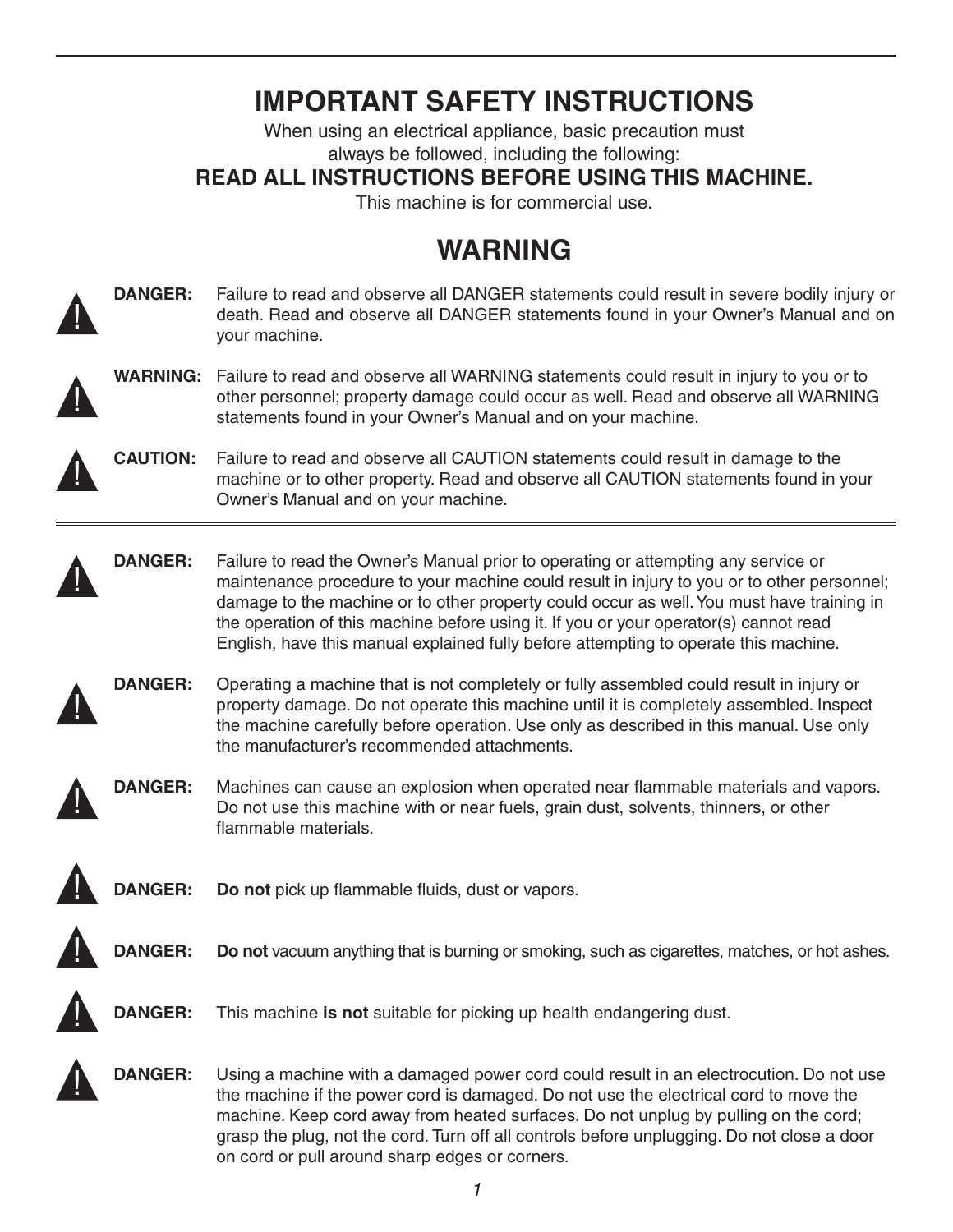| <b>DANGER:</b>  | Electrocution could occur if maintenance and repairs are performed on a unit that is not<br>properly disconnected from the power source. Disconnect the power supply before                                                                                                                                              |
|-----------------|--------------------------------------------------------------------------------------------------------------------------------------------------------------------------------------------------------------------------------------------------------------------------------------------------------------------------|
|                 | attempting any maintenance or service.                                                                                                                                                                                                                                                                                   |
| <b>WARNING:</b> | Operating a machine without observing all labels, decals, etc., could result in injury or<br>damage. Read all machine labels before attempting to operate the machine. Make sure<br>all of the labels are attached or fastened to the machine. Get replacement labels and<br>decals from the manufacturer's distributor. |
| <b>WARNING:</b> | Electrical components can "short-out" if exposed to water or moisture. Keep the electrical<br>components of the machine dry. Always store the machine in a dry area.                                                                                                                                                     |
| <b>WARNING:</b> | Use of this machine to move other objects or to climb on could result in injury to the<br>operator or damage to the machine. Do not use this machine as a step or furniture. Do<br>not allow to be used as a toy. Close attention is necessary when used by or near children.                                            |
| WARNING:        | Moving parts of this machine can cause injury and/or damage. Keep hands, feet, loose<br>clothing, hair, fingers, and all parts of the body away from openings and moving parts.                                                                                                                                          |
| <b>WARNING:</b> | Electrocution could occur if you handle the plug or appliance with wet hands. Do not<br>handle plug or appliance with wet hands.                                                                                                                                                                                         |
|                 | <b>WARNING:</b> The machine employs a removable float for wet pick-up operation to reduce risk of<br>electric shock. Always install float before any wet pick-up operation.                                                                                                                                              |
| <b>WARNING:</b> | Rotating fan blades inside the cover. Before opening cover, switch off machine. Wait until<br>the fan/brush stops completely or dust and debris may be ejected.                                                                                                                                                          |
| <b>WARNING:</b> | If the machine is not working properly, has been dropped, damaged, left outdoors, or<br>dropped into water, return it to an Authorized service center.                                                                                                                                                                   |
| <b>WARNING:</b> | Damage could occur to machine if openings are blocked. Do not put any object into<br>openings. Do not use with any opening blocked; keep free of dust, lint, hair, and anything<br>that may reduce air flow.                                                                                                             |
| <b>WARNING:</b> | Injury could occur to the operator or the machine if used without the dust bag and/or<br>filters. Do not use the machine without the dust bag and/or filters in place.                                                                                                                                                   |
| <b>WARNING:</b> | Injury to the operator and/or damage to the machine could occur when cleaning on stairs,<br>unless extra caution is used. Use extra caution when cleaning on stairs.                                                                                                                                                     |
| <b>WARNING:</b> | To reduce the risk of electrical shock, always use a 3-wire electrical system connected to<br>the electrical ground. Whenever possible connect the machine to an outlet protected by a<br>ground fault interrupter (GFCI). See "Grounding Instructions."                                                                 |

## **SAVE THESE INSTRUCTIONS**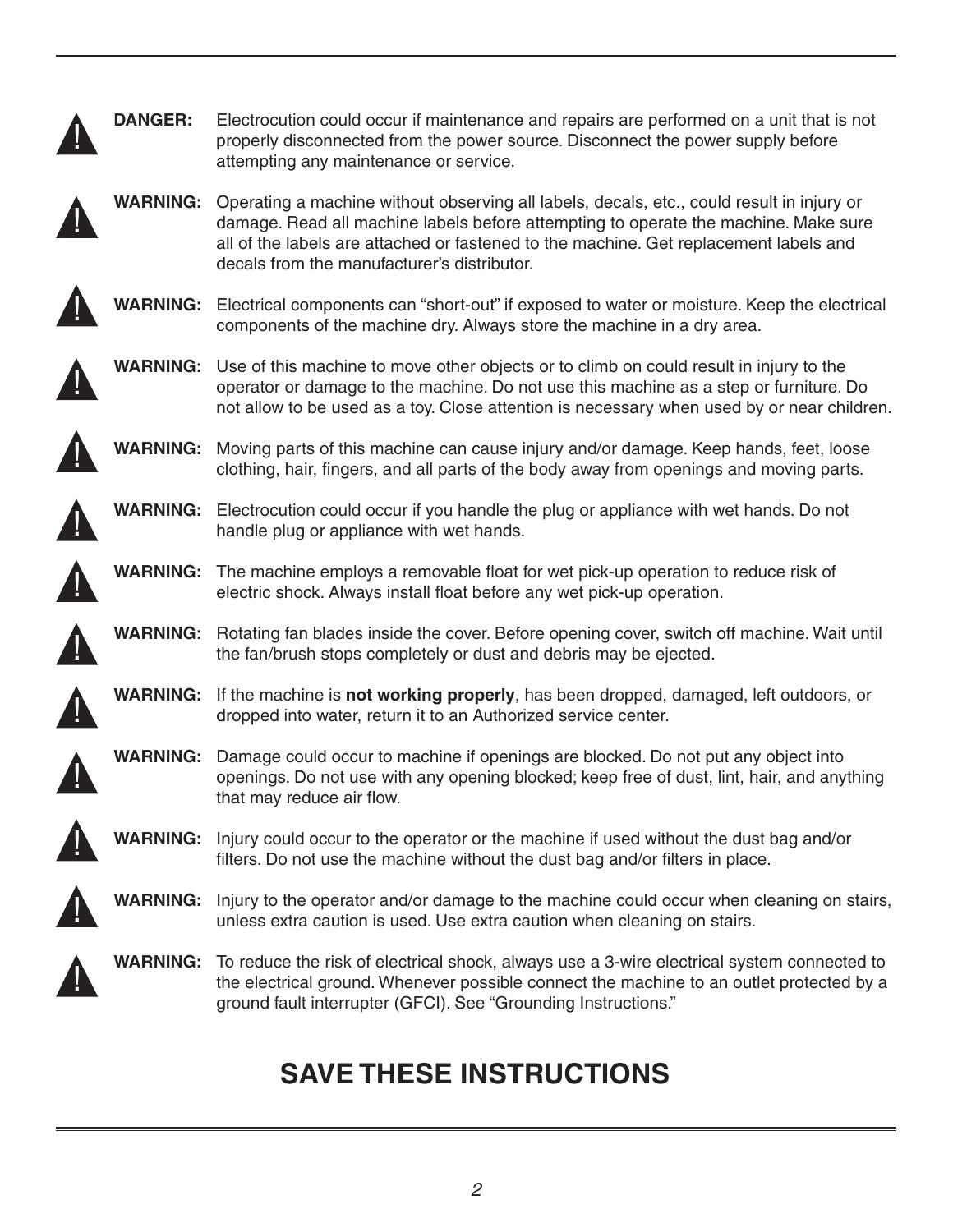## **120 Volt Machine Instructions For Connection To The Power Supply And The Electrical Ground**

This machine must be connected to the electrical ground to protect the operator from electric shock. The machine has an approved power cord with three conductors and a plug with three terminals. Connect the plug to a receptacle that has three holes and is connected to the electrical ground. The green (or green and yellow) conductor in the cord is the ground wire. Never connect this wire to any terminal other than the ground terminal.

This machine uses a 120 volt AC 60 cycle electrical circuit. Make sure you have the correct frequency and voltage before connecting the power cord to an outlet. The machine has a plug as shown in Figure 1. If a receptacle connected to the electrical ground as shown in Figure 1 is not available, have one installed by an electrical contractor. Do not use an adapter.



<u>|</u>

**WARNING:** To reduce the risk of electric shock, protect the machine from rain. Keep the machine in a dry area.

**WARNING:** To reduce the risk of electric shock, always use a 3-wire electrical system connected to the electrical ground. Whenever possible connect the machine to an outlet protected by a ground fault interrupter (GFCI).



**WARNING:** Do not cut, remove or break the ground pin. If the outlet does not fit the plug, consult your electrical contractor.



**WARNING:** Have worn, cut or damaged cords and plugs replaced by an authorized service person.





GFCI Outlet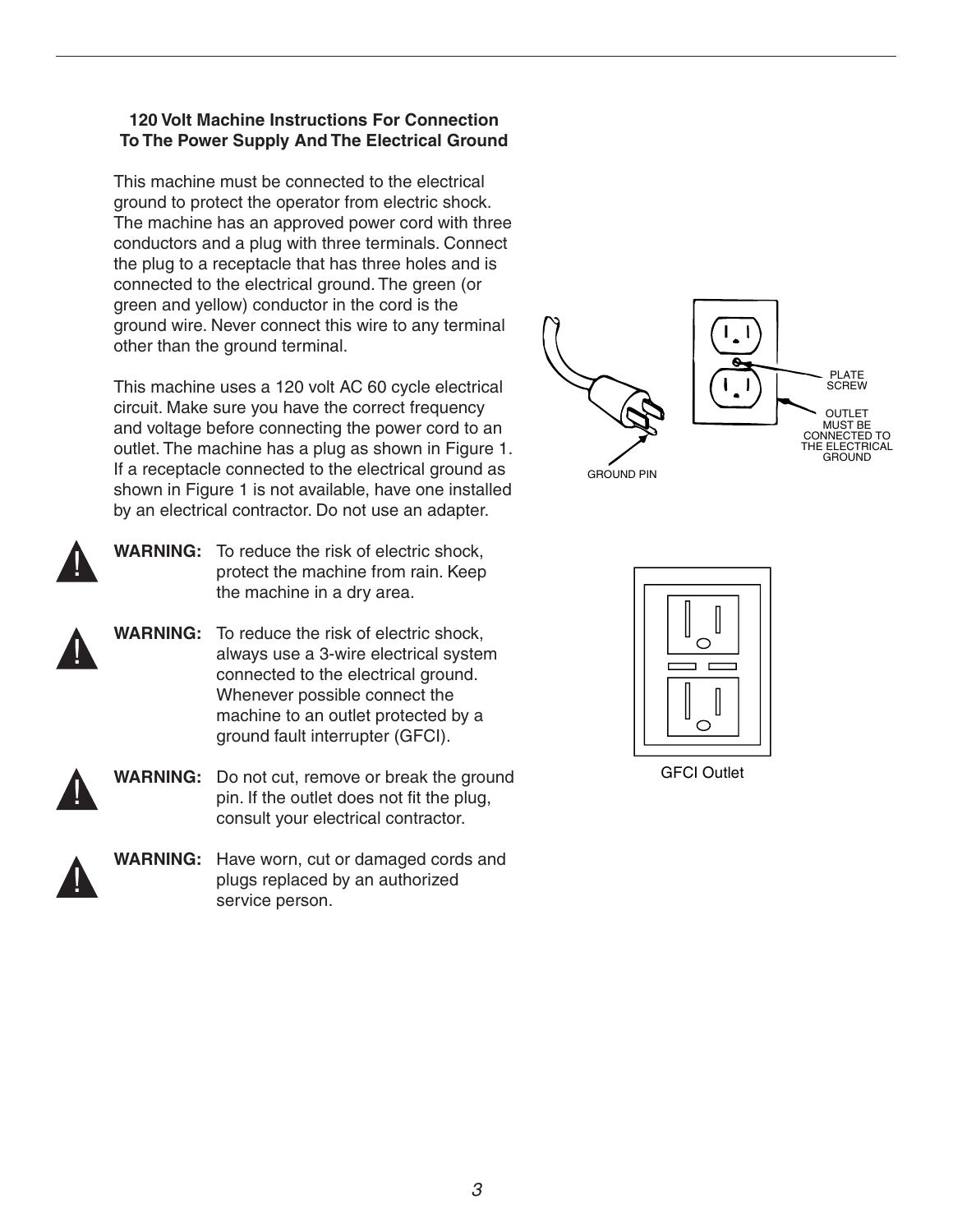#### **VACUUM AND ACCESSORIES**

- A Motor Block
- B On/Off Switch
- C Float: Keeps liquid out of Motor Block
- D Polyester Filter: Remove for use with liquids
- E Hooks: Secure Motor Block to Tank
- F Suction Inlet
- G Tank
- H 1-pc. Hose End, Bent PVC
- I Hose, 10-ft. x 1-1/2" Flexible
- J 1-pc PVC Wand (2)
- K Adapter
- M Dust Brush
- N Crevice Tool
- O Floor Brush, 16"
- P Squeegee, 16"

**ATTENTION:** The Polyester Filter must be cleaned after each use to maintain efficient suction.

## **IMPORTANT INSTRUCTIONS**

- **•** Before use, the equipment must be correctly assembled with all its components.
- **•** Check that electrical outlet is correct for use with the plug on the machine.
- **•** Before connecting, check that the specified motor voltage corresponds to the main voltage available.
- **•** Never use the equipment near inflammable, explosive or toxic substances: sparks from the motor could cause dangerous reactions.
- **•** Always unplug the machine from electrical outlet when leaving machine unattended or before attempting any repair.
- **•** Service and repair should be done by qualified personnel only. Use only original manufacturer's replacement parts.



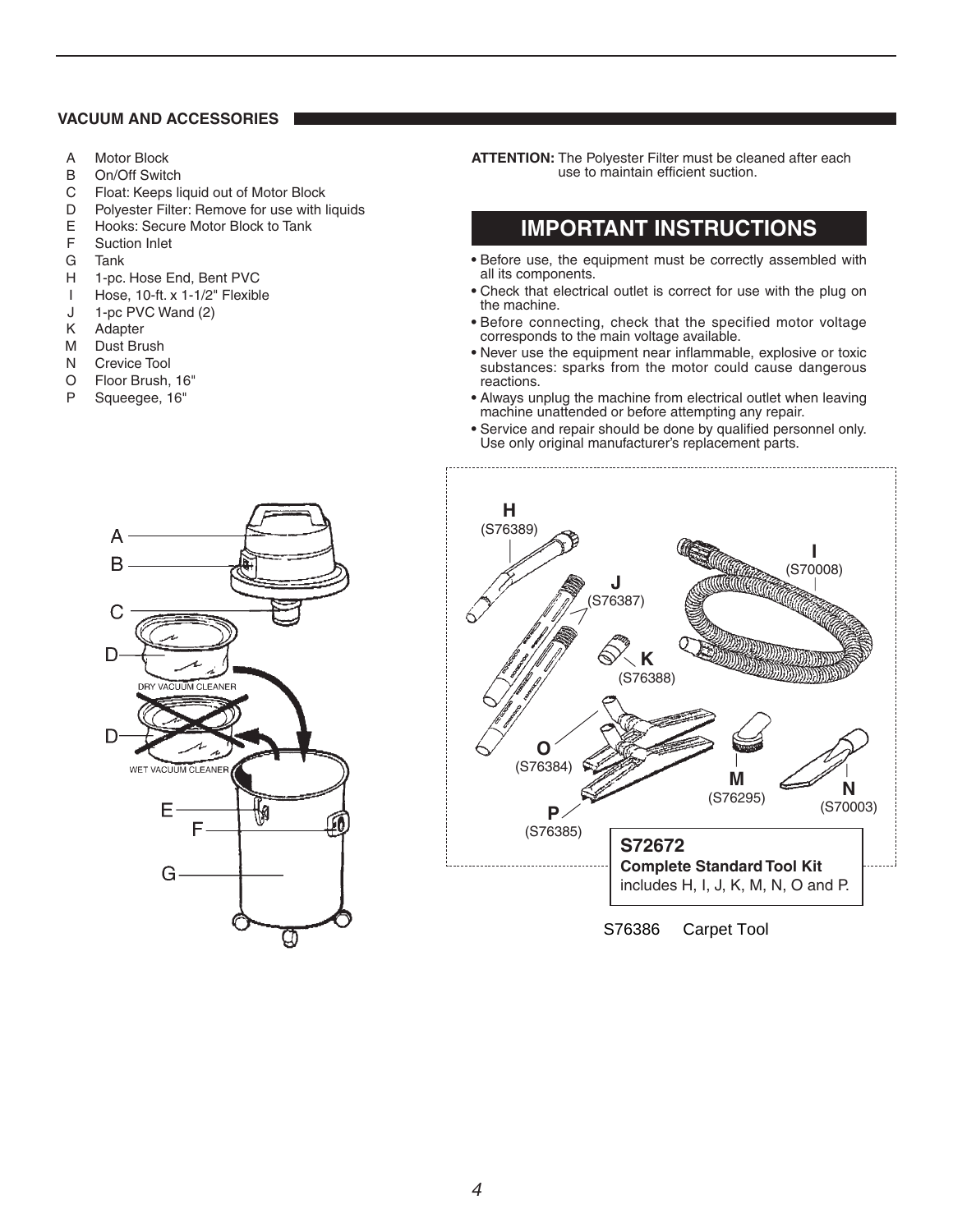## **OPERATION**

This machine is a commercial vacuum designed for wet and dry pick-up. The dual vac motors can be run together or separately as the job requires.

Dry soil can be vacuumed directly into the tank. To empty the tank of dry soil, remove the top and dump into trash receptacle.

For wet pick-up, remove polyester filter. The machine is equipped with a float shut-off. As the tank is filled to capacity, a float rises and seals the vac intake, causing loss of vacuum. Switch off the vacuum when this happens and bring the machine to a floor drain.

Use the convenient drain hose at the back of the vacuum to empty the tank.

With both wet and dry applications be sure to frequently clean the filter. This is especially true when the vacuum is being used with strippers and wax.

# **DUAL SWITCHES Dual Vacuum Single Vacuum** O

## **DAILY MAINTENANCE**

**Caution: Strippers and some detergents produce foam which will damage the vac motors.The vac shut-off may not be sensitive to all foams. Be sure to check that the tank is not filling with foam. Use a defoaming agent to avoid pulling foam through vac motor. Should vac motor become wet, remove source of overflow and immediately run vac motor open to dry.**

## *At the end of each working day:*

- 1. After each use, rinse tank with fresh water. Periodically inspect the recovery tank and decontaminate if necessary, using a Hospital Grade Virucide or a 1:10 bleach to water solution. Waste water should be disposed of properly.
- 2. Remove head assembly and allow tank to dry.
- 3. Remove filters for cleaning or to allow to dry.
- 4. Inspect hoses for wear. Frayed or cracked hoses should be replaced to avoid vacuum loss.
- 5. Inspect power cord for wear. This cable will lay on wet surfaces. To prevent electrical shock replace cords with frayed or cracked insulation immediately.

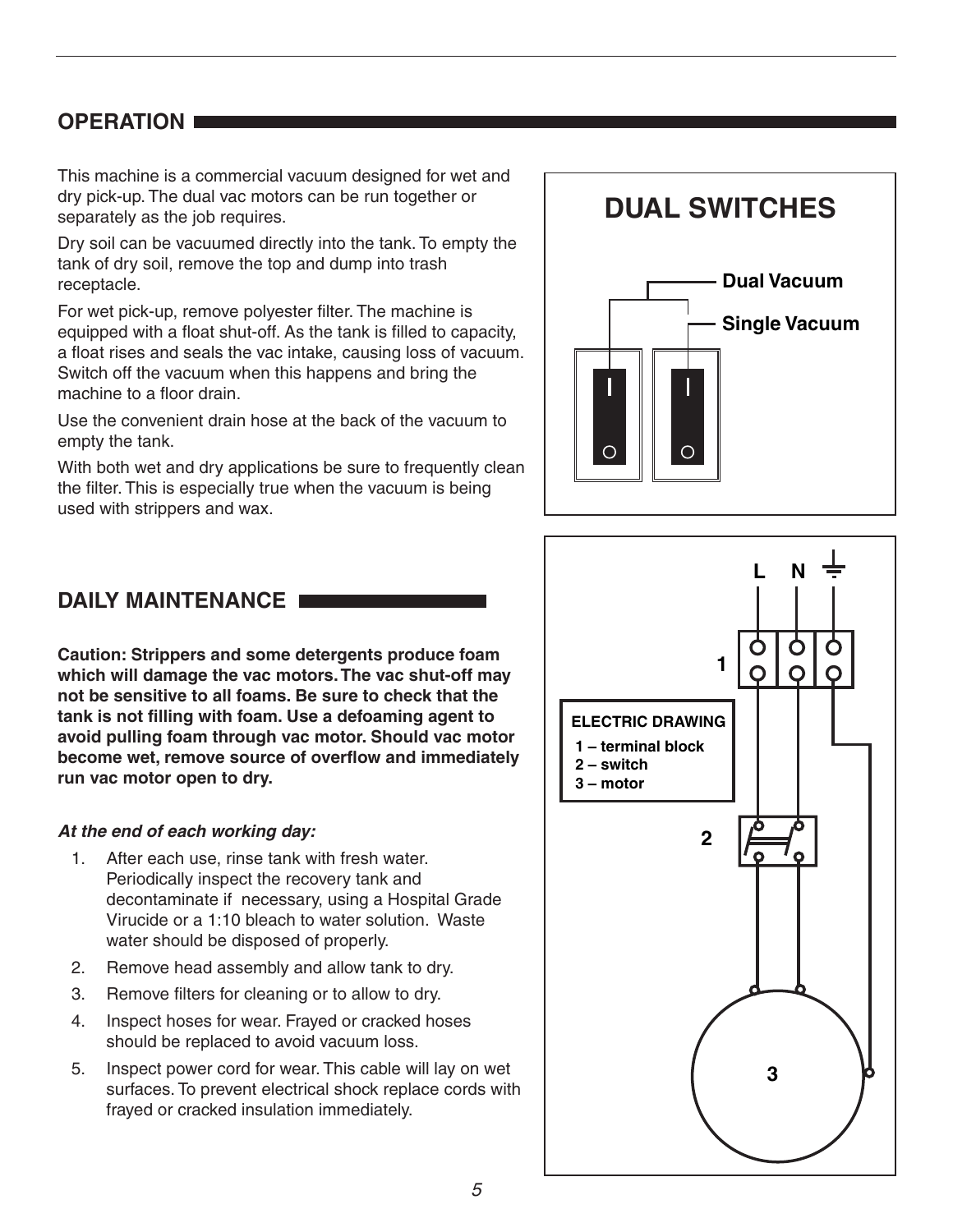## **PERIODIC MAINTENANCE**

## *(Every six to twelve months):*

- 1. Check filter for wear, replace dirt saturated filters that do not respond to normal cleaning.
- 2. Inspect gasket seals and replace those which have begun to leak.
- 3. Examine carbon motor brushes and commutator.



## **SERVICING THE FILTER**

The filter is accessed by lifting the head assembly off the tank.

Polyester filter is easily removed by simply lifting the filter basket out of the tank.

Cartridge filters – Remove the filter retainer by turning the black knob 90 degrees counter-clockwise. Cartridge filter will then slide off of float assembly.

## **NOTE:**

Be sure to frequently clean the filter.

Allow filter to dry after being used for wet pick-up.

Filters used for wet pick-up including stripper must be thoroughly cleaned before being allowed to dry.

Worn filters can affect vacuum performance. Replace the filter when it becomes worn out and normal cleaning will not restore vac performance.

## **SERVICING THE VAC MOTOR**

## **MOTOR REPLACEMENT**

- 1. Disconnect power cord from power source.
- 2. To access the vac motor, remove the screws that attach the main cover to the head assembly and set the cover to one side.
- 3. Disconnect the motor's 2 red lead wires from the main switch.
- 4. Disconnect green/yellow wire by removing screw from motor core.
- 5. Remove the four motor mounting screws.
- 6. Remove motor plate and set aside.
- 7. Take out the motor and remove the upper and lower gaskets.
- 8. Inspect gaskets. If they shown any wear or tear in the material, replace.
- 9. Install gaskets onto new motor. Make sure gaskets are properly seated.
- 10. Install the new motor. Make sure foam mufflers are positioned properly.
- 11. Attach motor plate to motor.
- 12. Connect green/yellow wire to motor core.
- 13. Connect motor's 2 red lead wires to main switch.
- 14. Re-assemble vac cover.
- 15. Test for proper operation.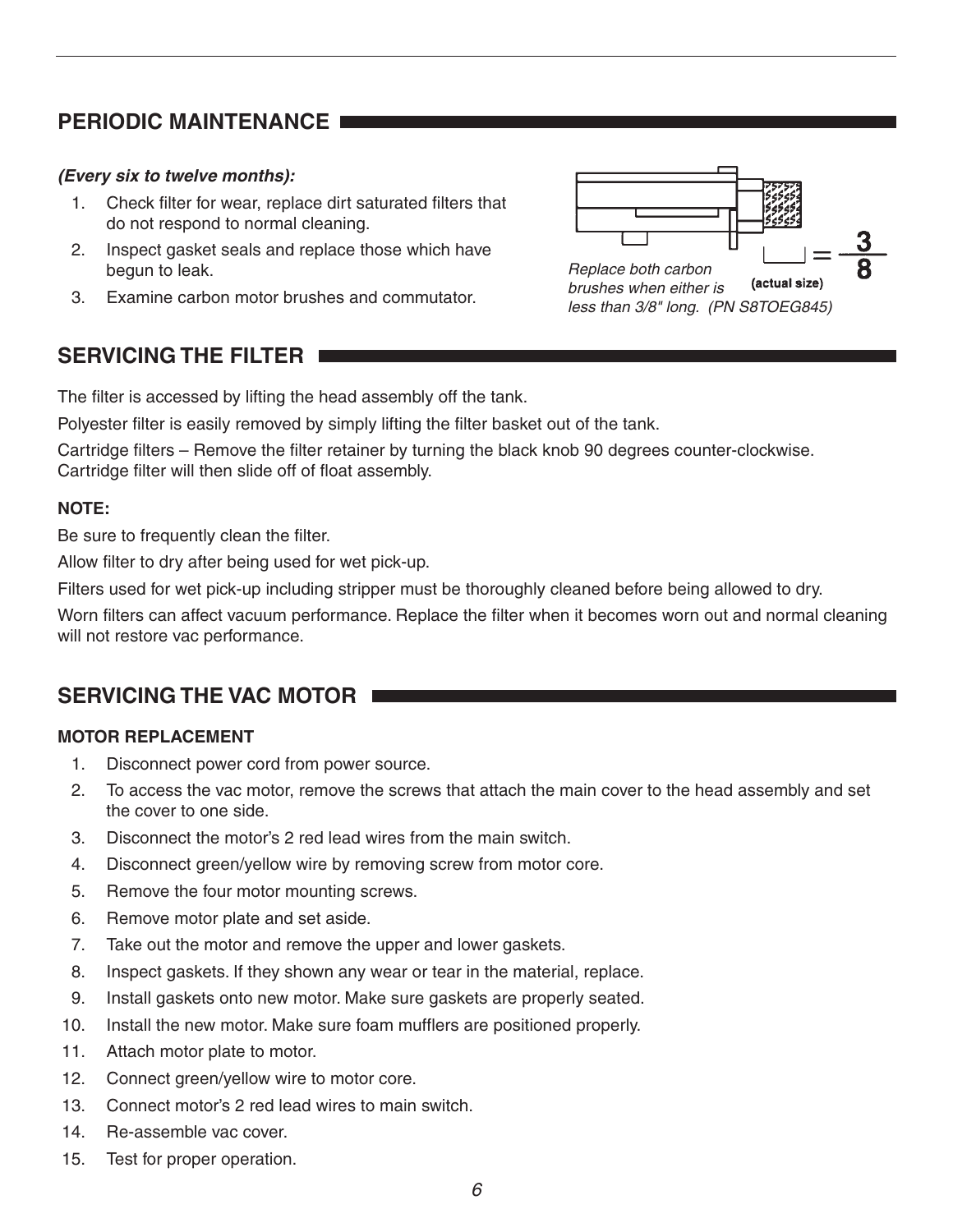## **SERVICING THE VAC MOTOR**

## **CARBON BRUSH REPLACEMENT**

- 1. Disconnect power cord from power source.
- 2. To access the vac motor, remove the screws that attach the main cover to the head assembly and set the cover to one side.
- 3. Remove the motor cover by removing two screws. **See Figure 1**
- 4. Remove the wire terminal from carbon brush housing. **See Figure 2**
- 5. Remove the carbon brush assembly by removing the 2 screws that attach it to the vac motor. **See Figure 3**
- 6. Inspect armature commutator. If it is extremely pitted, grooved or not concentric then the motor will need to be replaced or sent to a qualified service center.
- 7. Slide the yellow brush housing from plastic holder. **See Figure 4**
- 8. Reverse steps 7 through 4 to install new brush and housing (part number S8TOEG845)
- 9. Repeat steps 4 through 8 for the other carbon brush.
- 10. Reverse steps 3 and 2 for re-assembly.
- 11. Test for proper operation











Fig. 4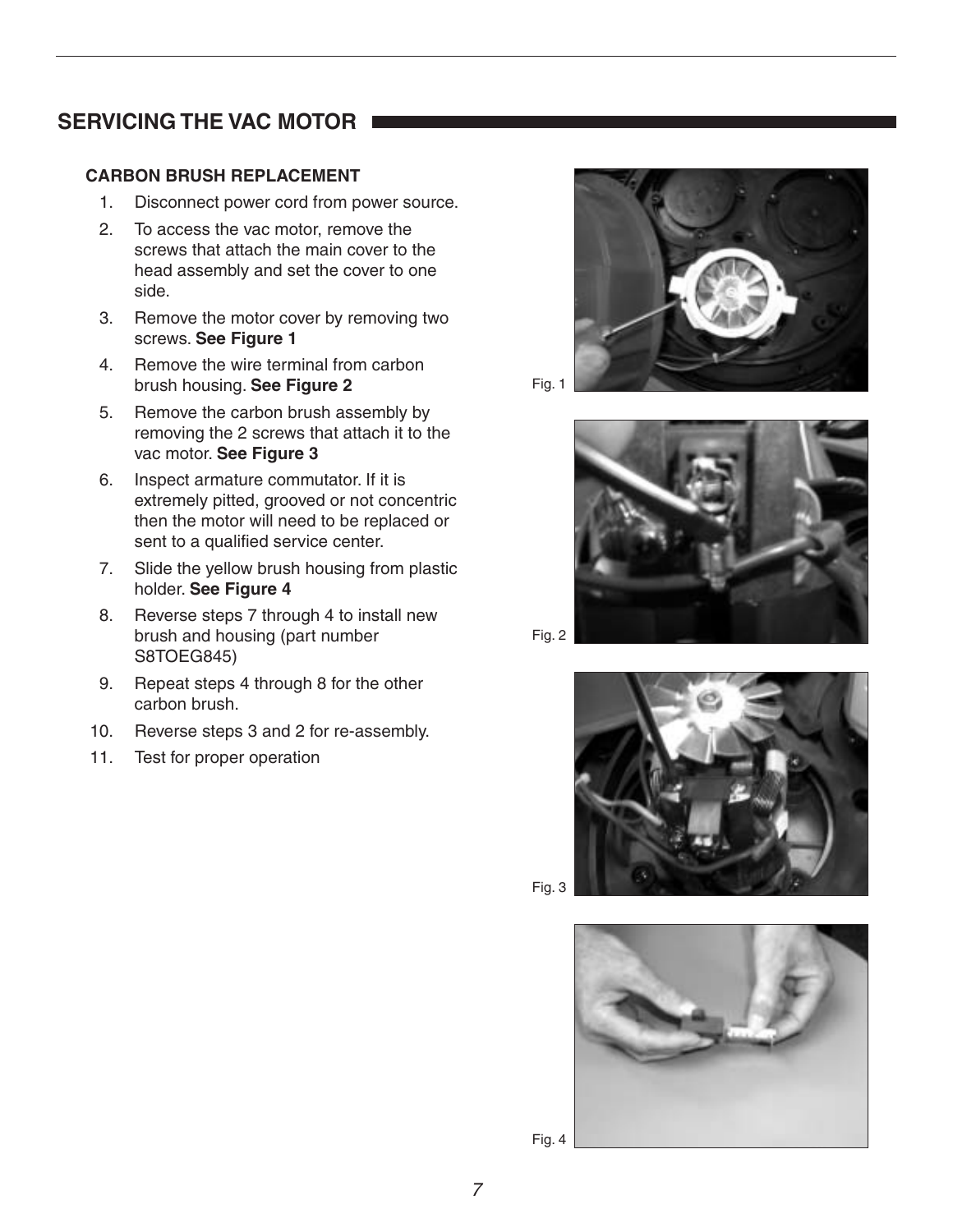#### **315 VACUUM MOTOR ASSEMBLY**

| No. | Part Num. | <b>Description</b>       | Qty. |
|-----|-----------|--------------------------|------|
| 1.  | S80326    | Switch, ON/OFF           | 1    |
| 2.  | S81006    | Screw, 5 x 20            | 5    |
| 3.  | S81006    | Screw, 5 x 20            | 2    |
| 4.  | S80140    | <b>Terminal Block</b>    | 1    |
| 5.  | S81006    | Screw, 5 x 20            | 4    |
| 6.  | S82992    | Handle, Lift             | 1    |
| 7.  | S81152    |                          | 1    |
| 8.  | S80138    | Strain Relief, Black     | 1    |
| 9.  | S81122    | Cord                     | 1    |
| 10. | S81006    | Screw, 5 x 20            | 2    |
| 11. | S80139    | Clamp, Cord              | 1    |
| 12. | S83937    | Filter                   |      |
| 13. | S81146    | Cover, Dome              | 1    |
| 14. | S83969    | Gasket, Motor Exhaust    | 1    |
| 15. | S81006    | Screw, 5 x 20            | 4    |
| 16. | S81005    | Screw, 5 x 14            | 2    |
| 17. | S83900    | Filter                   | 1    |
| 18. | S83608AU  | Motor Support            | 1    |
| 19. | S83901    | Motor Gasket             | 1    |
| 20. | S81024    | Washer, M4               | 1    |
| 21. | S81064    | Screw, M4 x 8            | 1    |
| 22. | S81120S   | Motor, 1000W, 120V/60Hz  | 1    |
| 23. | S83901    | Motor Gasket             | 1    |
| 24. | S83866    | Disk, Noise Reduction    | 1    |
| 25. | S80120    | Base, Black, with Gasket | 1    |



#### **315 FILTER GROUP**



|    |        | No. Part Num. Description | Qtv. |
|----|--------|---------------------------|------|
|    | S83706 | Bushing, Ø8               |      |
| 2. | S83724 | Screw, 5 x 25             |      |
| 3. | S82823 | Body, Float               |      |
| 4. | S83138 | Filter, Strainer          |      |
| 5. | S82676 | Float                     |      |
| 6. | S80123 | Ring, Filter              |      |
| 7. | S82860 | <b>Filter Bag</b>         |      |
| 8. | S82859 | Support, Filter Bag       |      |

#### **315 TANK ASSEMBLY**

| No. | Part Num. | <b>Description</b> | Qtv. |
|-----|-----------|--------------------|------|
|     | S82221    | Complete Tank      |      |
| 1.  | S82028    | Tank               |      |
| 2.  | S81302    | Rivet, 5 x 19      | 4    |
| З.  | S81847    | Clamp              | 2    |
| 4.  | S81026    | Screw, 5 x 30      | 4    |
| 5.  | S82846    | Gasket             |      |
| 6.  | S82585    | Retainer           |      |
| 7.  | S82608    | Spring             |      |
| 8.  | S82593    | Deflector          |      |
| 9.  | S82594    | <b>Push Button</b> |      |
| 10. | S82583    | Hose Adapter       |      |
| 11. | S82008    | Caster             | 4    |
| 12. | S82680    | Screw, M4 x 15     | 16   |

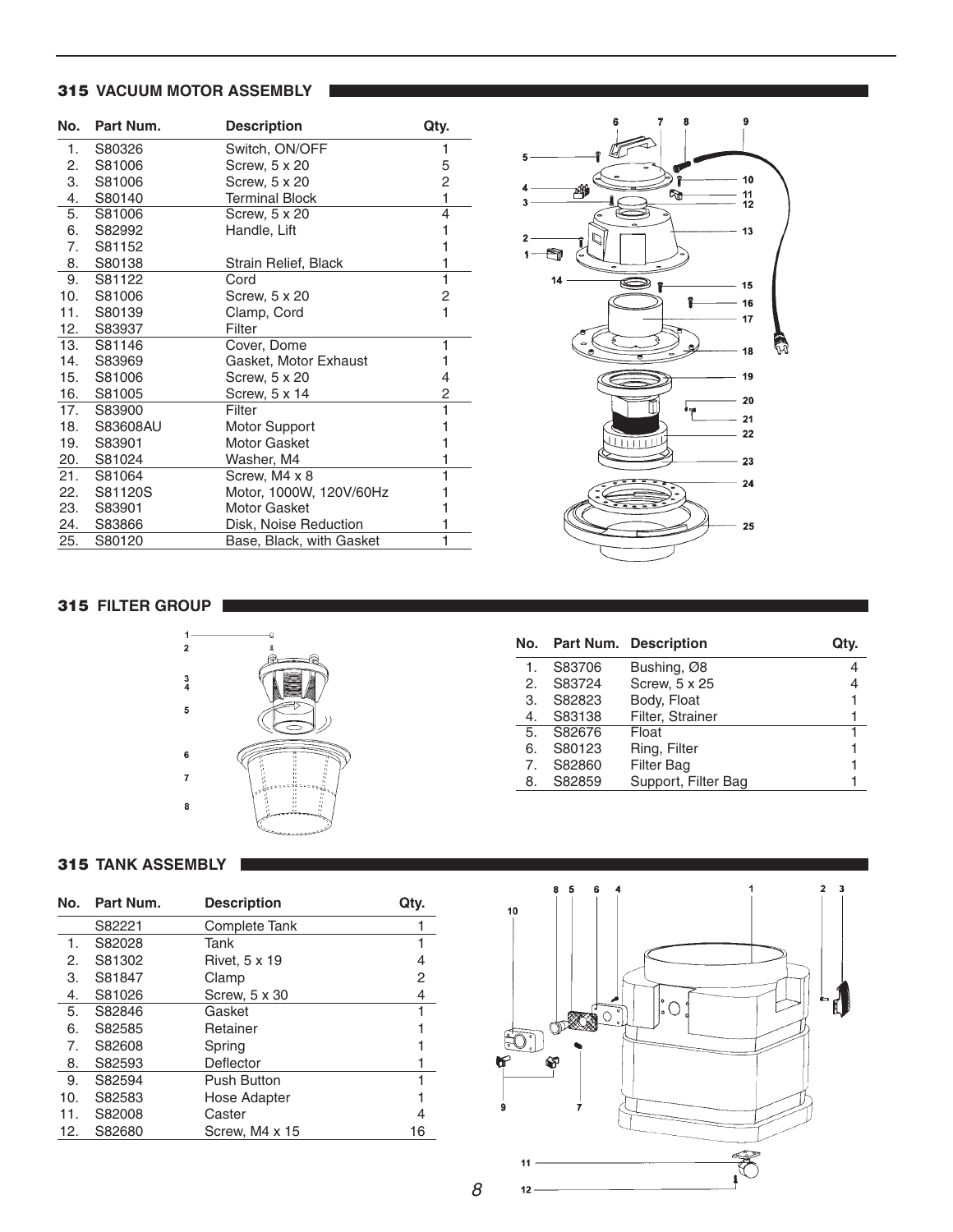#### **415 VACUUM MOTOR ASSEMBLY**

| No.              | Part Num. | <b>Description</b>               | Qty.           |
|------------------|-----------|----------------------------------|----------------|
| 1.               | S81006    | Screw, 5 x 20                    | 6              |
| 2.               | S81150    | Cover, Dome                      | 1              |
| 3.               | S82992    | Handle                           | $\mathbf{1}$   |
| 4.               | S81006    | Screw, 5 x 20                    | $\frac{2}{1}$  |
| $\overline{5}$ . | S80139    | Clamp, Cord                      |                |
| 6.               | S80138    | <b>Strain Relief</b>             | $\mathbf{1}$   |
| 7.               | S81122    | Power Cord, Single Motor         | 1              |
|                  |           | T82102005 Power Cord, Dual Motor |                |
| 8.               | S81006    | Screw, 5 x 20                    | $\overline{c}$ |
| 9.               | S81005    | Screw, 5 x 14                    | $\frac{2}{1}$  |
| 10.              | S80508    | <b>Terminal Block</b>            |                |
| 11.              | S83383    | Cap                              | $\frac{2}{7}$  |
| 12.              | S81050    | Screw, 5 x 35                    |                |
| 13.              | S81130    | Cover, Single Motor              | $\overline{1}$ |
|                  | S81135    | Cover, Dual Motor                |                |
| 14.              | S80326    | Switch, On/Off                   | 1              |
| 15.              | S81026    | Screw, 5 x 30                    | 1              |
| 16.              | S81006    | Screw, 5 x 20                    | 4              |
| 17.              | S81006    | Screw, 5 x 20                    | $\overline{8}$ |
| 18.              | S80464AU  | Motor Base                       | 1              |
| 19.              | S83969    | Gasket                           | 3              |
| 20.              | S83901    | Gasket                           | $\mathbf{1}$   |
| 21.              | S81024    | Washer, M4                       | $\overline{1}$ |
| 22.              | S81064    | Screw, M4 x 8                    | 1              |
| 23.              | S81120S   | Motor, 1000W, 120V/60Hz          | $\mathbf{1}$   |
| 24.              | S83901    | Gasket                           | 1              |
| 25.              | S83901    | Gasket                           | $\overline{2}$ |
| 26.              | S83451    | Plug                             | $\overline{c}$ |
| 27.              | S83454    | Filter                           |                |
| 28.              | S83456    | Filter                           | $\frac{3}{2}$  |
| 29.              | S83519    | $\overline{Cap}$                 |                |
| 30.              | S80488    | <b>Base with Gasket</b>          | $\overline{1}$ |



## **415 FILTER GROUP**

| No. |        | <b>Part Num. Description</b> | Qtv. |
|-----|--------|------------------------------|------|
| 1.  | S83706 | <b>Bushing</b>               | 4    |
| 2.  | S83724 | Screw, 5x25                  | 4    |
| 3.  | S82823 | Body, Filter Support         |      |
| 4.  | S83117 | Strainer                     | 1    |
| 5.  | S82676 | Float                        | 1    |
| 6.  | S80473 | <b>Filter Ring</b>           |      |
| 7.  | S82845 | <b>Filter Bag</b>            |      |
| 8.  | S82833 | Support, Filter              |      |
| 9.  | S82852 | Filter - OPTIONAL            | 1    |
| 10. | S82855 | Filter Retainer - OPTIONAL   |      |

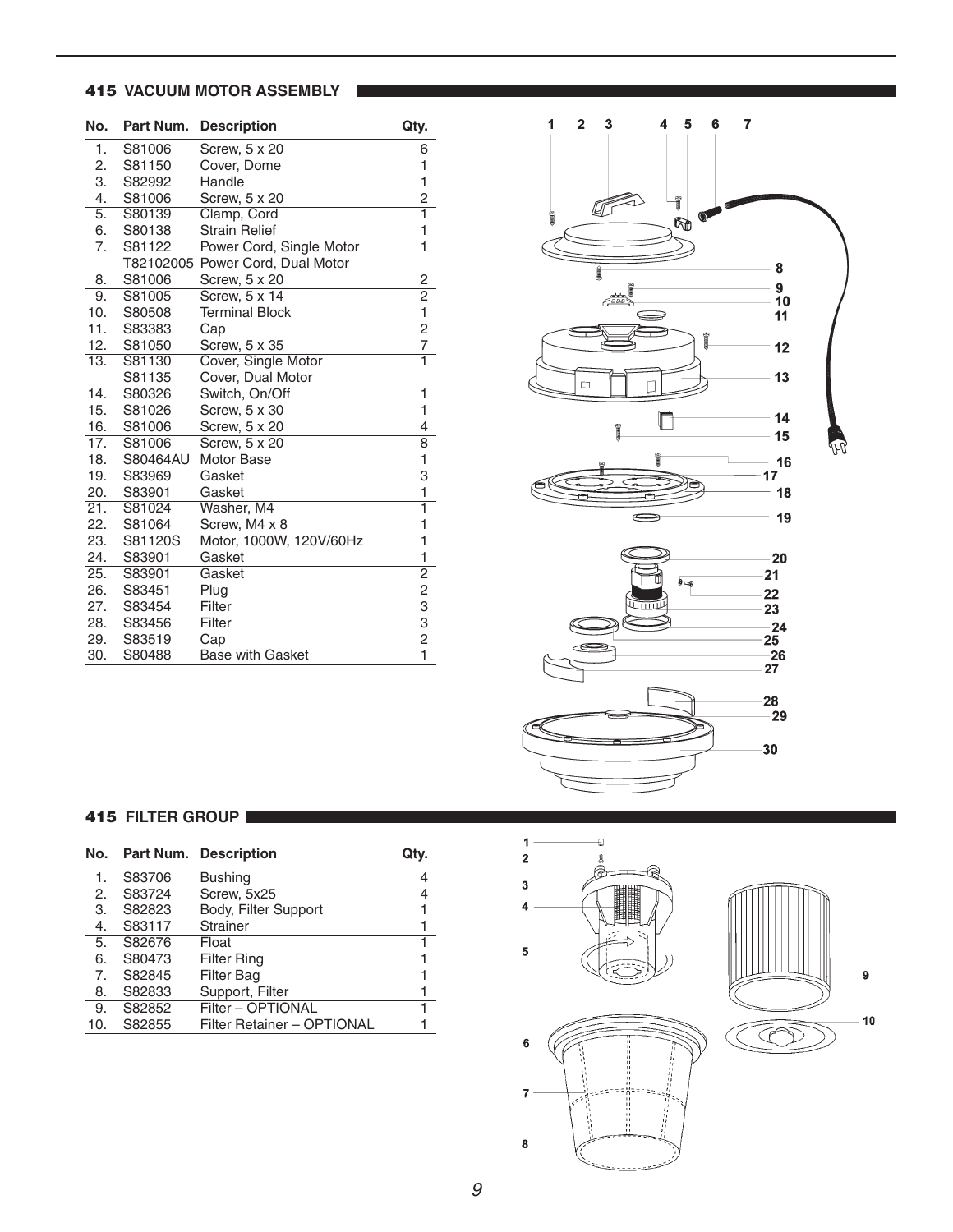## **415P TANK ASSEMBLY**

| No. | Part Num. | <b>Description</b>    | Qty. |
|-----|-----------|-----------------------|------|
|     | S82615    | Complete Tank         | 2    |
| 1.  | S82558    | Handle                | 1    |
| 2.  | S82637    | Tank                  | 1    |
| 3.  | S81026    | Screw, 5x30           | 4    |
| 4.  | S82584    | Retainer, Tank        | 1    |
| 5.  | S82846    | Gasket                | 1    |
| 6.  | S82593    | Deflector             |      |
| 7.  | S82652A   | Adapter, Hose         |      |
| 8.  | S81300    | Rivet, 5 x 24.5       | 4    |
| 9.  | S81847    | Clamp, Tank           | 2    |
| 10. | S81050    | Screw, 5 x 35         | 8    |
| 11. | S83883    | <b>Plastic Washer</b> | 8    |
| 12. | S81072    | Support, Handle       | 2    |
| 13. | S81860    | Support, Handle       | 2    |
| 14. | S81302    | Rivet, 5 x 19         | 2    |
| 15. | S82559    | Caster                | 2    |
| 16. | S82680    | Screw, 4 x 15         | 8    |
| 17. | S82556    | Support, Axle         | 2    |

| No. | Part Num. | <b>Description</b>          | Qty. |
|-----|-----------|-----------------------------|------|
| 18. | S80904    | Wheel, Ø200                 | 2    |
| 19. | S82557    | Cap, End                    | 2    |
| 20. | S83835    | Cap, Axle                   | 2    |
| 21. | S82607    | Spacer, Wheel               | 2    |
| 22. | S81006    | Screw, 5 x 20               | 8    |
| 23. | S82555    | Axle                        |      |
| 24. | S80834    | Nut, Flange                 |      |
| 25. | S80256    | Gasket                      |      |
| 26. | S82763    | Elbow                       |      |
| 27. | S83308    | Clamp                       |      |
| 28. | S82765    | Drain Tube                  |      |
| 29. | S83156    | Screw, 5 x 20               |      |
| 30. | S82788    | Clip Tube                   |      |
| 31. | S82812    | Strap, Plug                 |      |
| 32. | S82764    | Plug, Hose                  |      |
| 33. | S86250    | Handgrip                    | 2    |
| 34. | S82594    | Push Button, Two-Piece, Red |      |

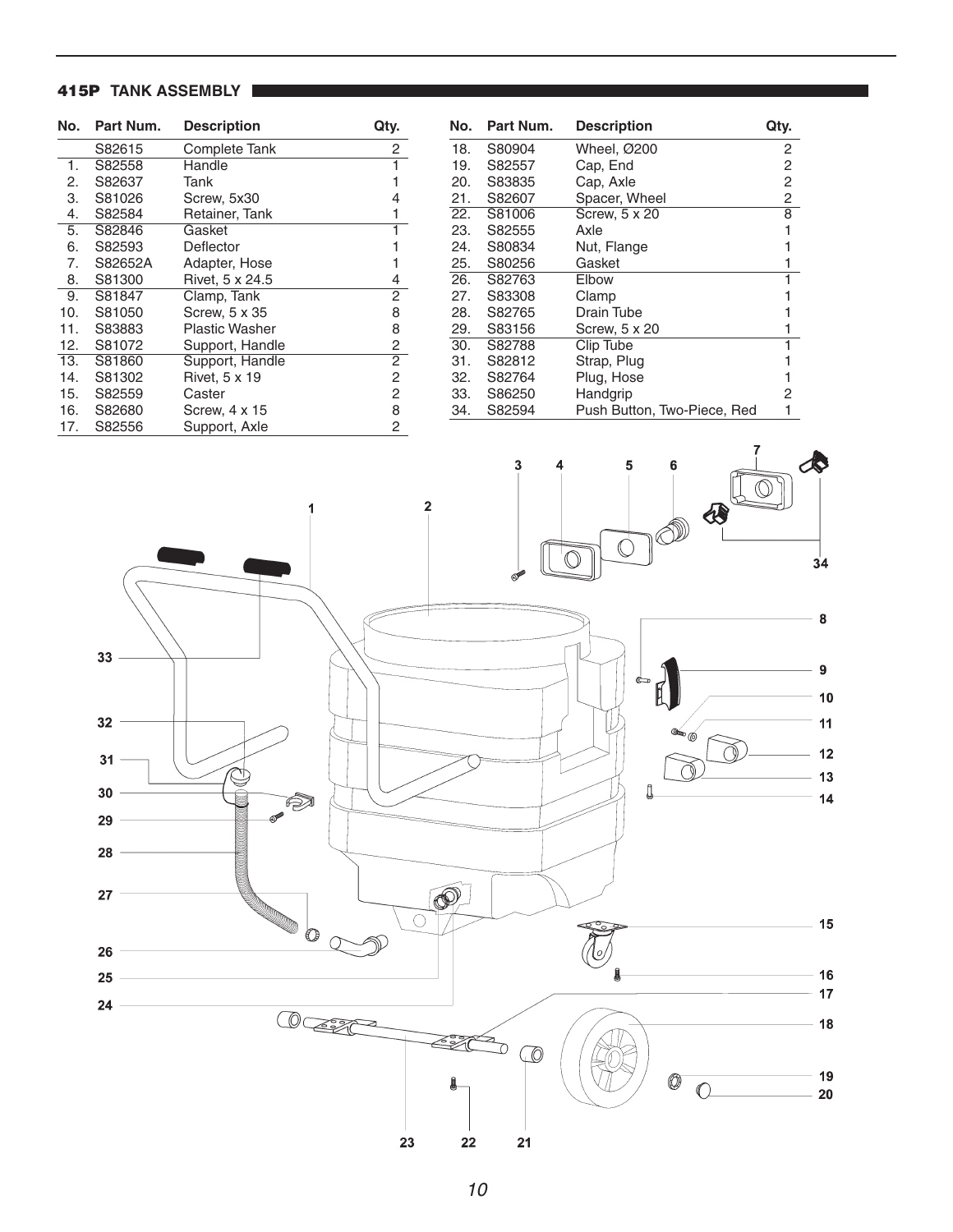## **415ST TANK ASSEMBLY**

| No. | Part Num. | <b>Description</b> | Qtv. |
|-----|-----------|--------------------|------|
| 1.  | S82993    | Handle             | 2    |
| 2.  | S81847    | Clamp, Tank        | 2    |
| З.  | S81302    | Rivet, 5 x 19      | 4    |
| 4.  | S83629    | Screw, 5 x 25      | 4    |
| 5.  | S83883    | Washer             | 4    |
| 6.  | S83253    | Tank - Steel       |      |
| 7.  | S81026    | Screw, 5 x 30      | 4    |
| 8.  | S82586    | Adapter, Tank      |      |
| 9.  | S82846    | Gasket             | 1    |
| 10. | S82593    | Deflector          |      |
| 11. | S82583    | Adapter, Hose      |      |
| 12. | S82594    | <b>Button</b>      |      |

| No. | Part Num. | <b>Description</b> | Qtv. |
|-----|-----------|--------------------|------|
| 13. | S82608    | Spring             |      |
| 14. | S82993    | Handle             |      |
| 15. | S82974    | Washer             | 2    |
| 16. | S83629    | Screw, 5 x 25      | 2    |
| 17. | S83156    | Screw, 5 x 25      | 4    |
| 18. | S83883    | Washer             | 4    |
| 19. | S82968    | Hook, Tank         |      |
| 20. | S82970    | Swivel             | 2    |
| 21. | S82969    | Knob, Release      | 2    |





| 11 <sub>1</sub> |                                  |    |                    | 41                                 |
|-----------------|----------------------------------|----|--------------------|------------------------------------|
|                 |                                  |    |                    | No                                 |
|                 |                                  |    |                    |                                    |
|                 |                                  |    |                    |                                    |
| 1               |                                  |    |                    |                                    |
|                 |                                  |    |                    |                                    |
|                 |                                  |    |                    | 1. 2. 3. 4. 5. 6. 7. 8. 9. 10. 11. |
|                 |                                  |    | O                  |                                    |
| 2               | í                                | o, |                    | 10<br>硒                            |
|                 | Ó                                |    | $\Theta$<br>刚<br>⊜ | 9<br>↜                             |
|                 | $\circledcirc$<br>$\circledcirc$ |    | ਠ                  | ৽                                  |
| $\mathbb{O}$    |                                  |    | ٯا                 |                                    |
| 5               | 3<br>4                           | 6  | 7                  | 8                                  |

| 415ST CART |           |                    |                |  |
|------------|-----------|--------------------|----------------|--|
| No.        | Part Num. | <b>Description</b> | Qtv.           |  |
| 1.         | S83250    | Cart               |                |  |
| 2.         | S80976    | Plug               | 2              |  |
| З.         | S82557    | Cap, End           | 2              |  |
| 4.         | S80904    | Wheel              | $\overline{c}$ |  |
| 5.         | S83835    | Cap                | 2              |  |
| 6.         | S81012    | Washer             | $\overline{c}$ |  |
| 7.         | S80478    | Nut                | $\overline{c}$ |  |
| 8.         | S80479    | Wheel, Front       | 2              |  |
| 9.         | S81979    | Screw, 5 x 25      | 4              |  |
| 10.        | S83450    | Clip Pad           | 4              |  |
| 11.        | S86250    | <b>Hand Grip</b>   | 2              |  |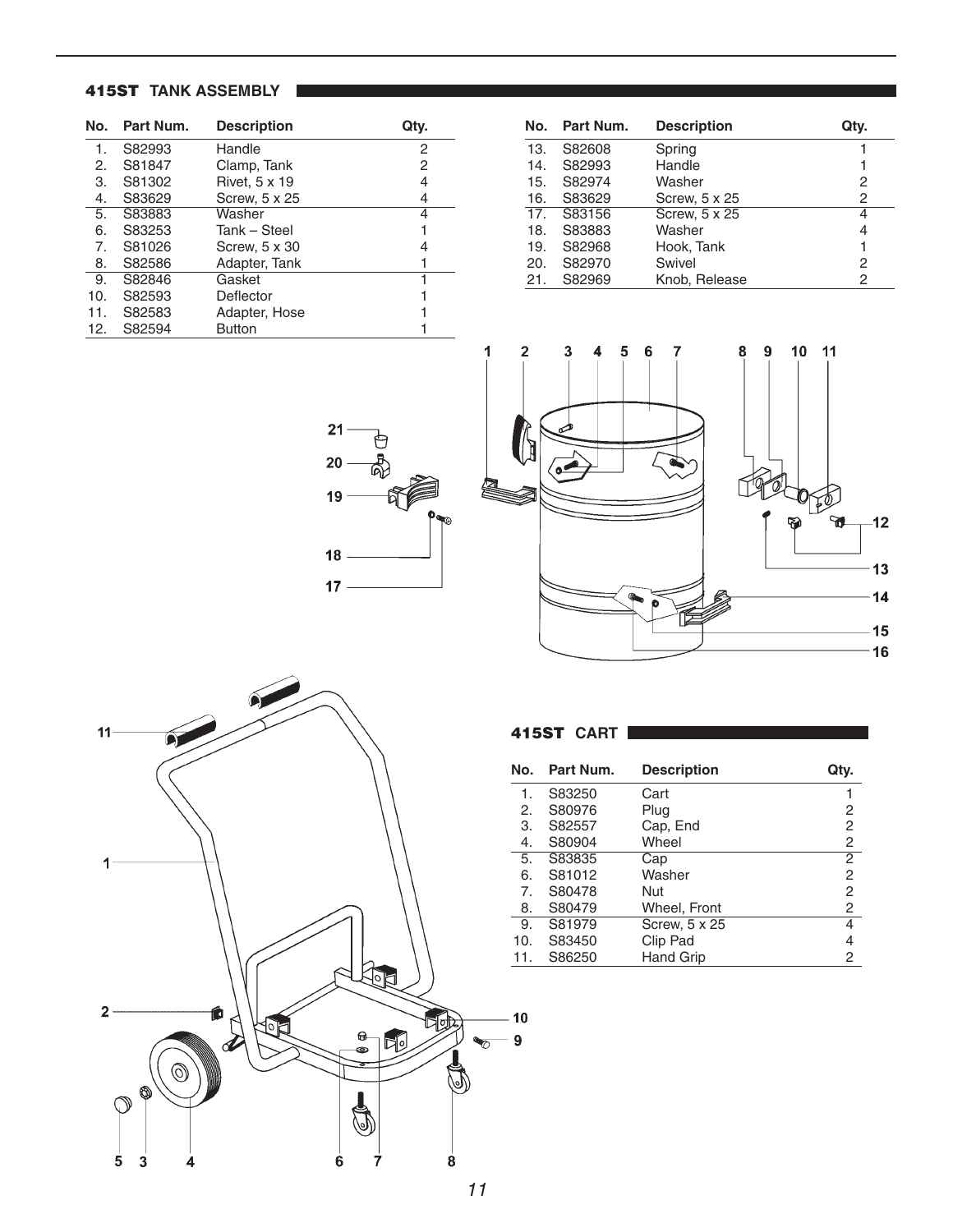## **415S TANK ASSEMBLY**

| No. | Part Num. | <b>Description</b> | Qty. |
|-----|-----------|--------------------|------|
| 1.  | S82993    | Handle             | 2    |
| 2.  | S81847    | Clamp, Tank        | 2    |
| 3.  | S81302    | Rivet, 5 x 19      | 4    |
| 4.  | S83629    | Screw, 5 x 25      | 4    |
| 5.  | S83883    | Washer             | 4    |
| 6.  | S80476    | Tank               |      |
| 7.  | S81026    | Screw, 5 x 30      | 4    |
| 8.  | S82586    | Adapter, Tank      |      |
| 9.  | S82846    | Gasket             | 1    |
| 10. | S82593    | Deflector          |      |
| 11. | S82583    | Adapter, Hose      |      |
| 12. | S82594    | <b>Button</b>      |      |
| 13. | S82608    | Spring             |      |







| No. | Part Num. | <b>Description</b>  | Qty.           |
|-----|-----------|---------------------|----------------|
| 1.  | S80918    | Handle, Cart        | 1              |
| 2.  | S80917    | Support, Handle     | 2              |
| 3.  | S80913    | T-tube              | 2              |
| 4.  | S81301    | Rivet, 5 x 11       | $\overline{c}$ |
| 5.  | S80902    | <b>Block</b>        | 1              |
| 6.  | S80914    | Hand Wheel, M8 x 60 | 1              |
| 7.  | S81402    | Spring              | 1              |
| 8.  | S81403    | Plate, Threaded     | 1              |
| 9.  | S81301    | Rivet, 5 x 11       | 2              |
| 10. | S80901    | Base, Cart          | 1              |
| 11. | S80915    | Screw, 12 x 140     | 2              |
| 12. | S81028    | Washer, M12         | 2              |
| 13. | S80904    | Wheel               | $\overline{2}$ |
| 14. | S81401    | <b>Bushing</b>      | $\overline{c}$ |
| 15. | S82052    | Spacer              | $\overline{c}$ |
| 16. | S81301    | Rivet, 5 x 11       | $\overline{c}$ |
| 17. | S80479    | Wheel               | $\overline{2}$ |
| 18. | S81012    | Washer              | 6              |
| 19. | S80478    | <b>Nut, M10</b>     | 2              |
| 20. | S86250    | Hand Grip           | 2              |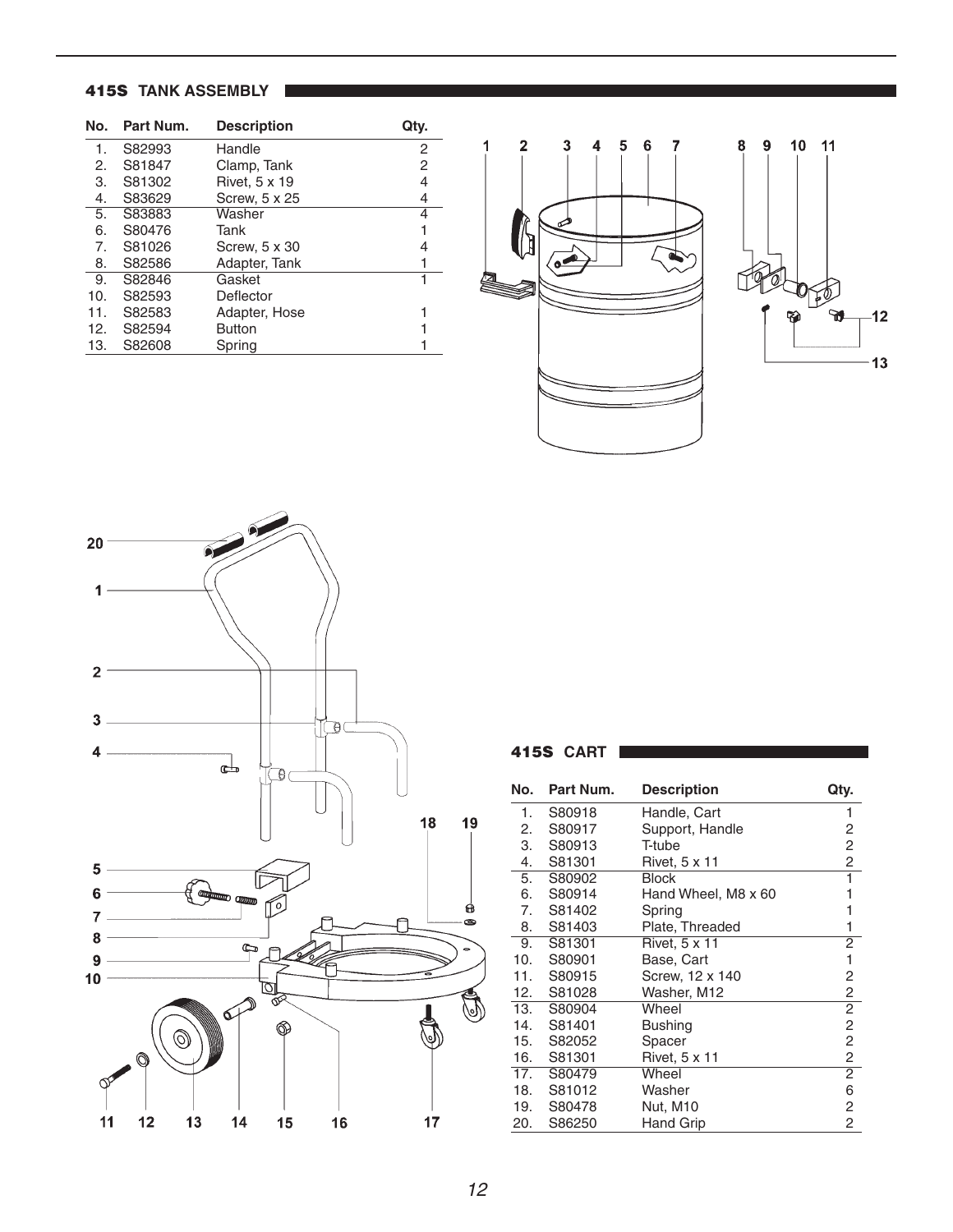## **415PLT TANK ASSEMBLY**

| No. | Part Num. | <b>Description</b> | Qtv. |
|-----|-----------|--------------------|------|
| 1.  | S81847    | Clamp, Tank        | 2    |
| 2.  | S81300    | Rivet, 5 x 24.5    | 4    |
| З.  | S83773    | Tank               |      |
| 4.  | S81026    | Screw, 5 x 30      | 4    |
| 5.  | S82586    | Adapter, Tank      | 1    |
| 6.  | S82846    | Gasket             |      |
| 7.  | S82593    | Deflector, Tank    |      |
| 8.  | S82583    | Adapter, Hose      |      |
| 9.  | S82594    | Button, Hose       | 1    |
| 10. | S82608    | Spring             |      |
| 11. | S83771    | Bumper             |      |
| 12. | S82993    | Handle             |      |

|                 | No. Part Num. | <b>Description</b> | Qtv.          |
|-----------------|---------------|--------------------|---------------|
| 13.             | S83883        | Washer, Plastic    |               |
| 14 <sub>1</sub> | S81026        | Screw, 5 x 30      | $\mathcal{P}$ |
|                 | 15. S81026    | Screw, 5 x 30      |               |
|                 | 16. S83883    | Washer, Plastic    |               |
|                 | 17. S82172    | Hook, Tank         |               |







| No. | Part Num. | <b>Description</b> | Qty.                    |
|-----|-----------|--------------------|-------------------------|
| 1.  | S82053    | Spring             | 2                       |
| 2.  | S82607    | Spacer             | $\overline{c}$          |
| 3.  | S82173    | Lock, Plastic      | $\overline{c}$          |
| 4.  | S81979    | Screw, 5 x 25      | $\overline{\mathbf{4}}$ |
| 5.  | S83725    | Clamp              | $\overline{2}$          |
| 6.  | S83751    | Shaft              | 1                       |
| 7.  | S83694    | Handle             | 1                       |
| 8.  | S83835    | Cap, Axle          | $\overline{\mathbf{c}}$ |
| 9.  | S82557    | Cap, End           | $\overline{2}$          |
| 10. | S80904    | Wheel              | $\overline{c}$          |
| 11. | S82607    | Spacer             | $\overline{c}$          |
| 12. | S82980    | Spacer             | $\overline{c}$          |
| 13. | S83752    | Axle               | $\overline{1}$          |
| 14. | S81026    | Screw, 5 x 30      | 8                       |
| 15. | S82967    | Support, Axle      | 2                       |
| 16. | S81050    | Screw, 5 x 35      | $\overline{c}$          |
| 17. | S82974    | Washer             | $\overline{6}$          |
| 18. | S82627    | Screw, 5 x 40      | 12                      |
| 19. | S81006    | Screw, 5 x 20      | 8                       |
| 20. | S82559    | Caster             | 2                       |
| 21. | S83797    | Base, Cart         | 1                       |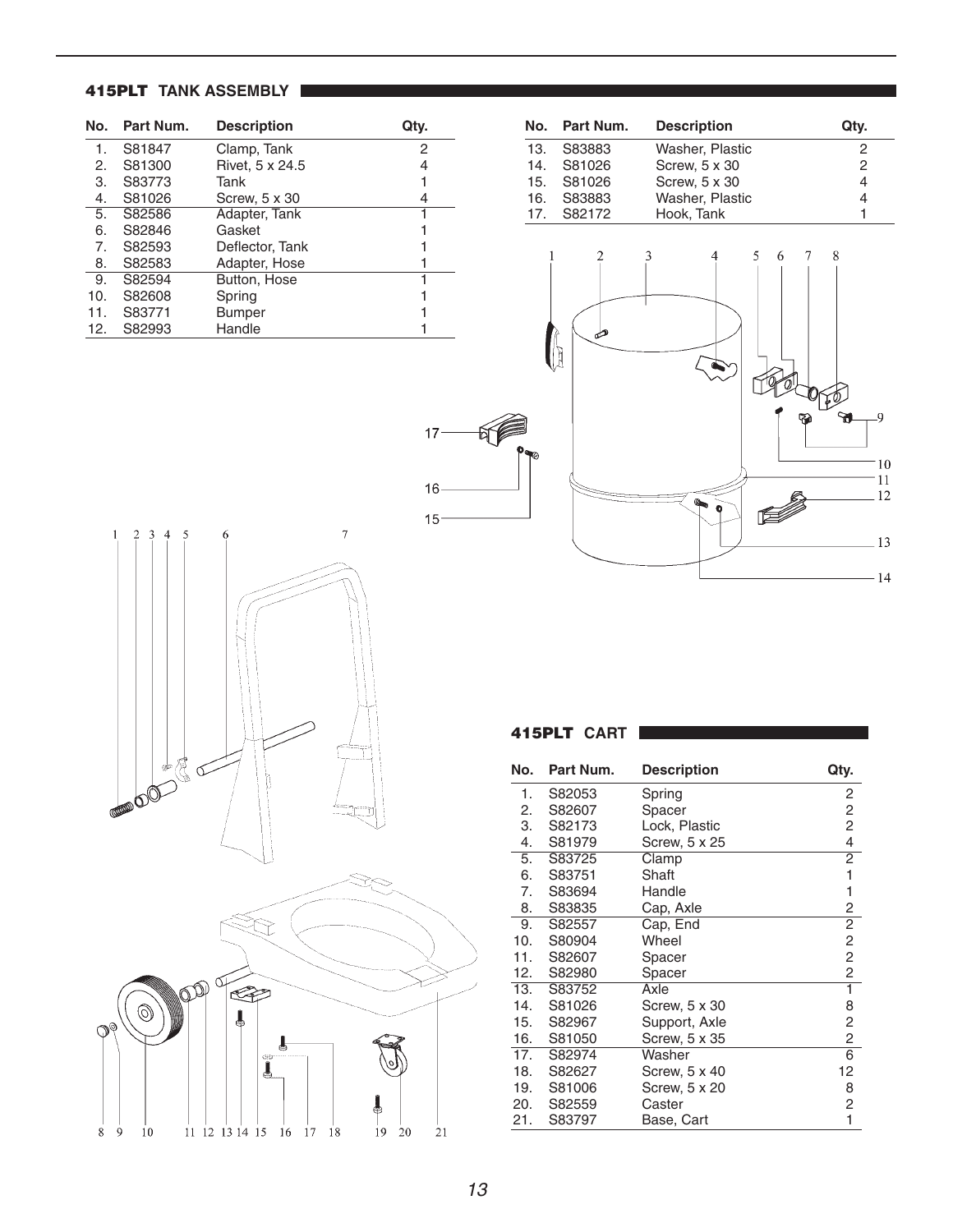#### **S70042 FRONT-MOUNTED SQUEEGEE**



| No.            | Part Num. | <b>Description</b> | Qtv. |
|----------------|-----------|--------------------|------|
| 1.             | S82164    | Handwheel, M8 x 45 |      |
| 2.             | S82187    | Small Block, Fixed |      |
| З.             | S82163    | Handwheel, M6 x 25 |      |
| 4.             | S83115    | Plate, Adjustment  |      |
| 5.             | S82189    | Driver Pivot       | 1    |
| 6.             | S81033    | Nut, M8            | 2    |
| 7 <sub>1</sub> | S81732    | Adjustment Knob    | 2    |
| 8.             | S86137    | Spring, Ø40        | 2    |
| 9.             | S82245    | Rear Squeegee      | 1    |
| 10.            | S86138    | Wheel, AIF, Ø40    | 2    |
| 11.            | S81034    | Washer, Plain, M8  |      |

| No. | Part Num. | <b>Description</b>      |    |
|-----|-----------|-------------------------|----|
| 12. | S82177    | Body, Wet Fix Tool      | 1  |
| 13. | S82198    | Spacer                  | 2  |
| 14. | S82196    | Front Squeegee          | 1  |
| 15. | S82197    | Bracket, Squeegee       | 2  |
| 16. | S81856    | Screw, M4 x16           | 16 |
| 17. | S80010    | Hose, Wet Fix Tool      | 1  |
| 18. | S82297    | <b>Mounting Bracket</b> | 1  |
| 19. | S81035    | Nut, M5                 | 4  |
| 20. | S81036    | Washer, M5              | 4  |
| 21. | S81755    | Screw, M5 x 16          | 4  |
| 22. | S81006    | Screw, M5 x 20          | 4  |

#### **ACCESSORIES**

| Front Mounted Squeegee, for all 415 models |  |
|--------------------------------------------|--|
|                                            |  |

- **S72741 Paper Bag**
- **S82860 Filter Bag, Standard for 315 model**
- **S82845 Filter Bag, Standard for 415 model**
- **S82852\* Filter Cartridge, Paper, Optional for 415**
- **S76061\* Filter Cartridge, Washable Paper, Optional for 415**
- **S82995\* Filter Cartridge, HEPA Equivalent, Optional for 415**
- **S82881\* Filter Cartridge, HEPA Equivalent, Optional for 315**
- **S82855 Cartridge Filter Retainer, for all models**

*\*also order S82855 Retainer with Filter*

### 14

| <b>RECOMMENDED</b> |  |  |
|--------------------|--|--|
| <b>SPARE PARTS</b> |  |  |

| S8TOEG845Motor Brush         |  |
|------------------------------|--|
| S80326 Switch, On/Off        |  |
| S82860 Polyester Filter, 315 |  |
| S82845 Polyester Filter, 415 |  |
| S83117 Strainer              |  |